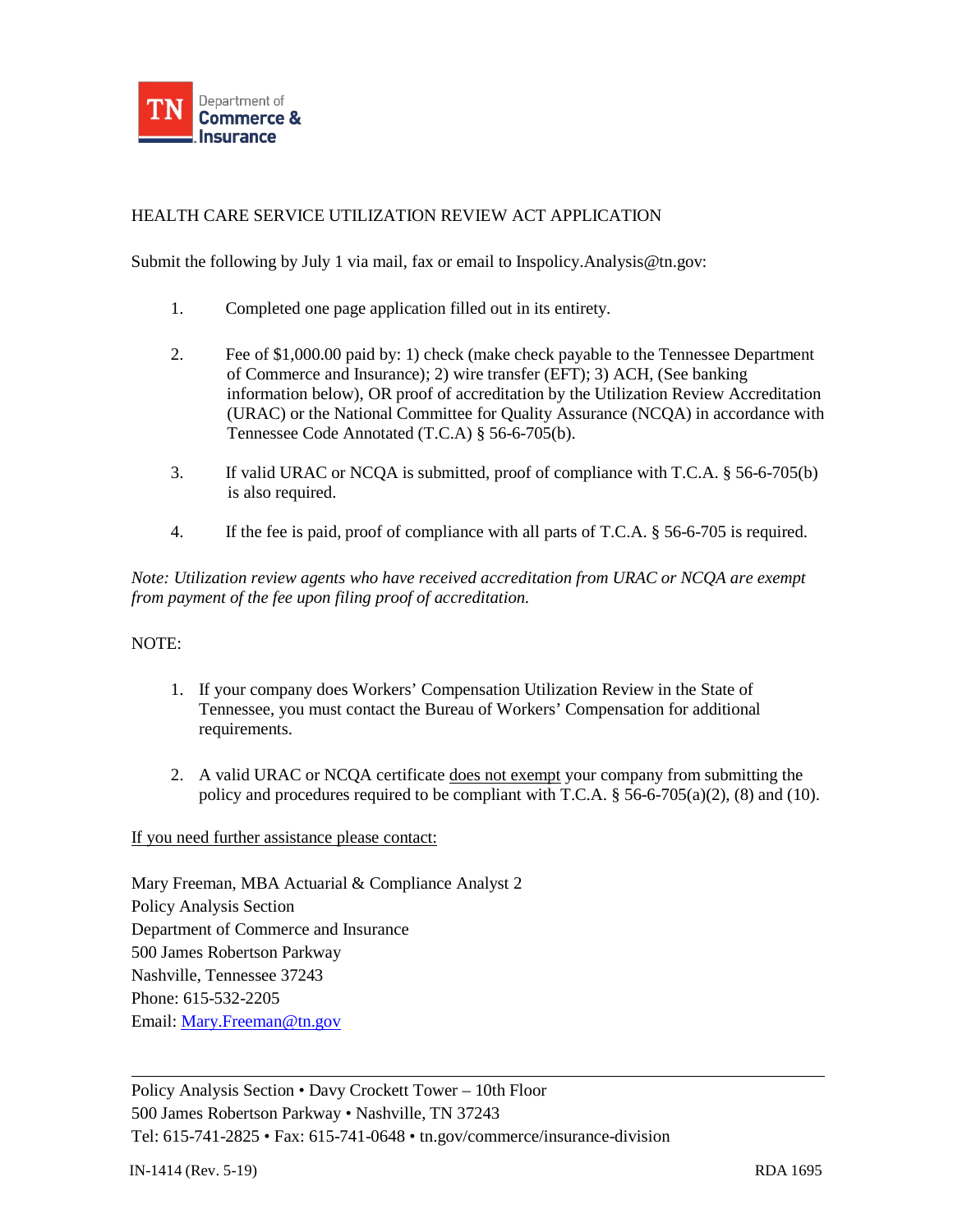## **This form is due by July 1 of each year.**

#### HEALTH CARE SERVICE UTILIZATION REVIEW ACT ANNUAL CERTIFICATION FORM

| DATE $/$ /                                                                                                                                                                                                                    |                                                                                                                                                                                                                                                                                                                                                                     |
|-------------------------------------------------------------------------------------------------------------------------------------------------------------------------------------------------------------------------------|---------------------------------------------------------------------------------------------------------------------------------------------------------------------------------------------------------------------------------------------------------------------------------------------------------------------------------------------------------------------|
| UTILIZATION REVIEW AGENT                                                                                                                                                                                                      |                                                                                                                                                                                                                                                                                                                                                                     |
| Name                                                                                                                                                                                                                          |                                                                                                                                                                                                                                                                                                                                                                     |
| D/B/A Name                                                                                                                                                                                                                    |                                                                                                                                                                                                                                                                                                                                                                     |
|                                                                                                                                                                                                                               |                                                                                                                                                                                                                                                                                                                                                                     |
|                                                                                                                                                                                                                               |                                                                                                                                                                                                                                                                                                                                                                     |
|                                                                                                                                                                                                                               |                                                                                                                                                                                                                                                                                                                                                                     |
|                                                                                                                                                                                                                               |                                                                                                                                                                                                                                                                                                                                                                     |
| <b>CONTACT PERSON</b>                                                                                                                                                                                                         |                                                                                                                                                                                                                                                                                                                                                                     |
|                                                                                                                                                                                                                               |                                                                                                                                                                                                                                                                                                                                                                     |
|                                                                                                                                                                                                                               |                                                                                                                                                                                                                                                                                                                                                                     |
|                                                                                                                                                                                                                               |                                                                                                                                                                                                                                                                                                                                                                     |
|                                                                                                                                                                                                                               |                                                                                                                                                                                                                                                                                                                                                                     |
|                                                                                                                                                                                                                               |                                                                                                                                                                                                                                                                                                                                                                     |
| compliance with T.C.A. § 56-6-705(a)(2); (8) and (10).                                                                                                                                                                        | I certify that I have attached the description of the appeal and determination procedures for utilization review in accordance<br>with T.C.A. § 56-6-704(b)(1)(c), OR proof of accreditation by the Utilization Review Accreditation (URAC) or the<br>National Committee for Quality Assurance (NCQA) in accordance with T.C.A. § 56-6-705(b) and provided proof of |
|                                                                                                                                                                                                                               | Print Name Title Title                                                                                                                                                                                                                                                                                                                                              |
|                                                                                                                                                                                                                               |                                                                                                                                                                                                                                                                                                                                                                     |
| I hereby certify to the Commissioner that I am in compliance with T.C.A § 56-6-705.                                                                                                                                           |                                                                                                                                                                                                                                                                                                                                                                     |
|                                                                                                                                                                                                                               |                                                                                                                                                                                                                                                                                                                                                                     |
| Signature Signature and the set of the set of the set of the set of the set of the set of the set of the set of the set of the set of the set of the set of the set of the set of the set of the set of the set of the set of |                                                                                                                                                                                                                                                                                                                                                                     |
|                                                                                                                                                                                                                               | Submit this form along with a fee of \$1,000 (make check payable to the Tennessee Department of Commerce and                                                                                                                                                                                                                                                        |

Insurance.); or provided a valid accreditation from URAC or NCQA. If your accreditation does not continue through June 30 of the following year, your certification to Tennessee ends on the date your accreditation ends.

Any material change in the information on this form must be filed with the Commissioner within (30) thirty days of the change in accordance with T.C.A § 56-6-704(b)(2).